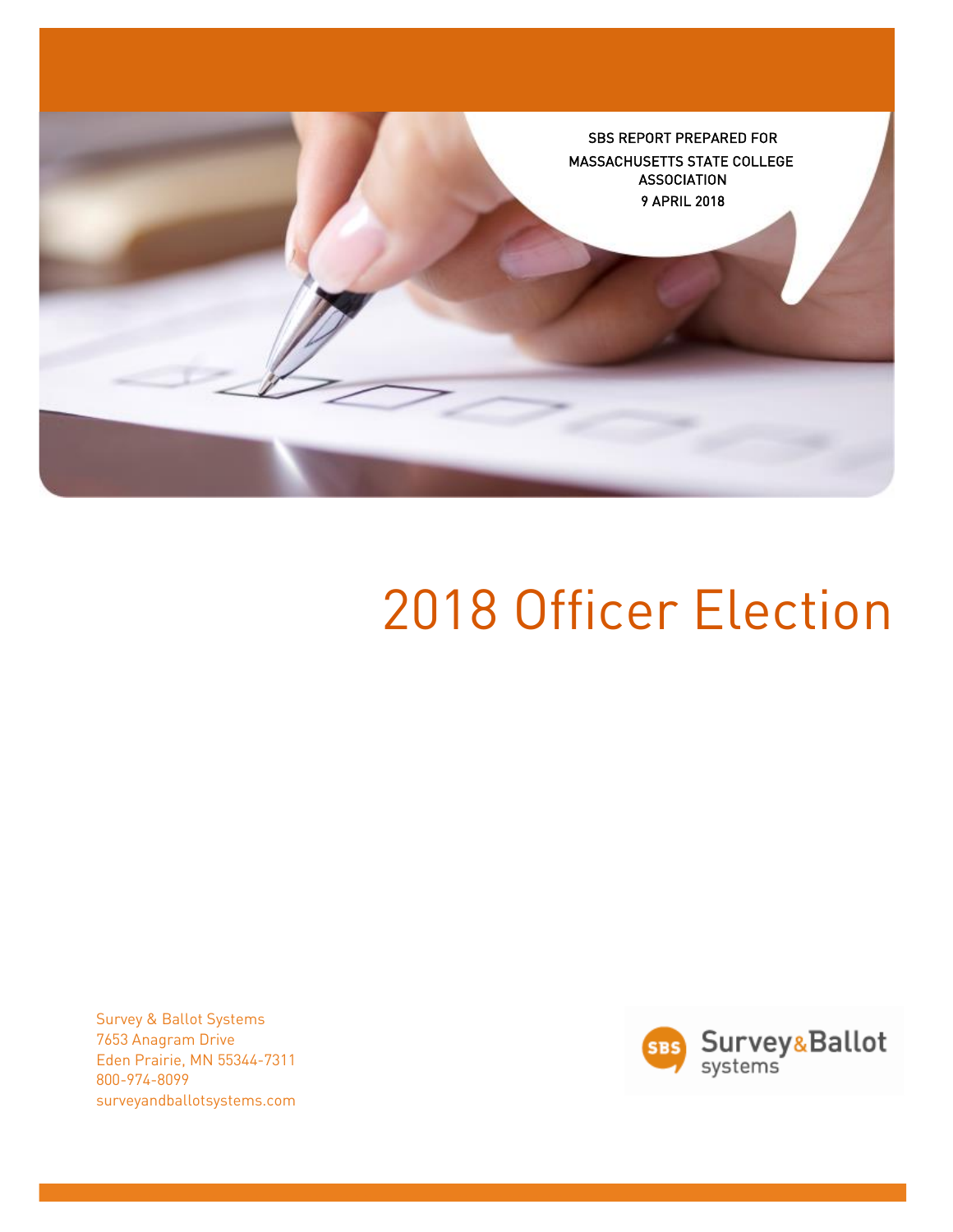

April 9, 2018

Sarah Mabrouk Nominations & Election Supervisor PO Box 854 Framinham, MA 01701-0854

Dear Ms. Mabrouk:

As the election contractor, we are pleased to provide you with the official tabulation for the 2018 Officer Election from ballots qualified in accordance with the election specifications, as approved by the Massachusetts State College Association.

The following reports are tabulated from ballots received on or before April 6, 2018. These certified results account for 368 ballots cast from 2,663 eligible members, yielding a participation rate of 13.82%.

Also provided are supporting reports, including a Write-in Report, a DirectVote® Rating and a DirectVote® Comments Report.

We greatly appreciate the opportunity to serve the Massachusetts State College Association with election services and wish you great success in the coming year. If you have any questions regarding the enclosed information, please do not hesitate to call me at (800) 974-8099, Ext. 314.

Sincerely,

Wisse a feels

Melissa Fiala Quality Assurance Specialist

Enclosure(s)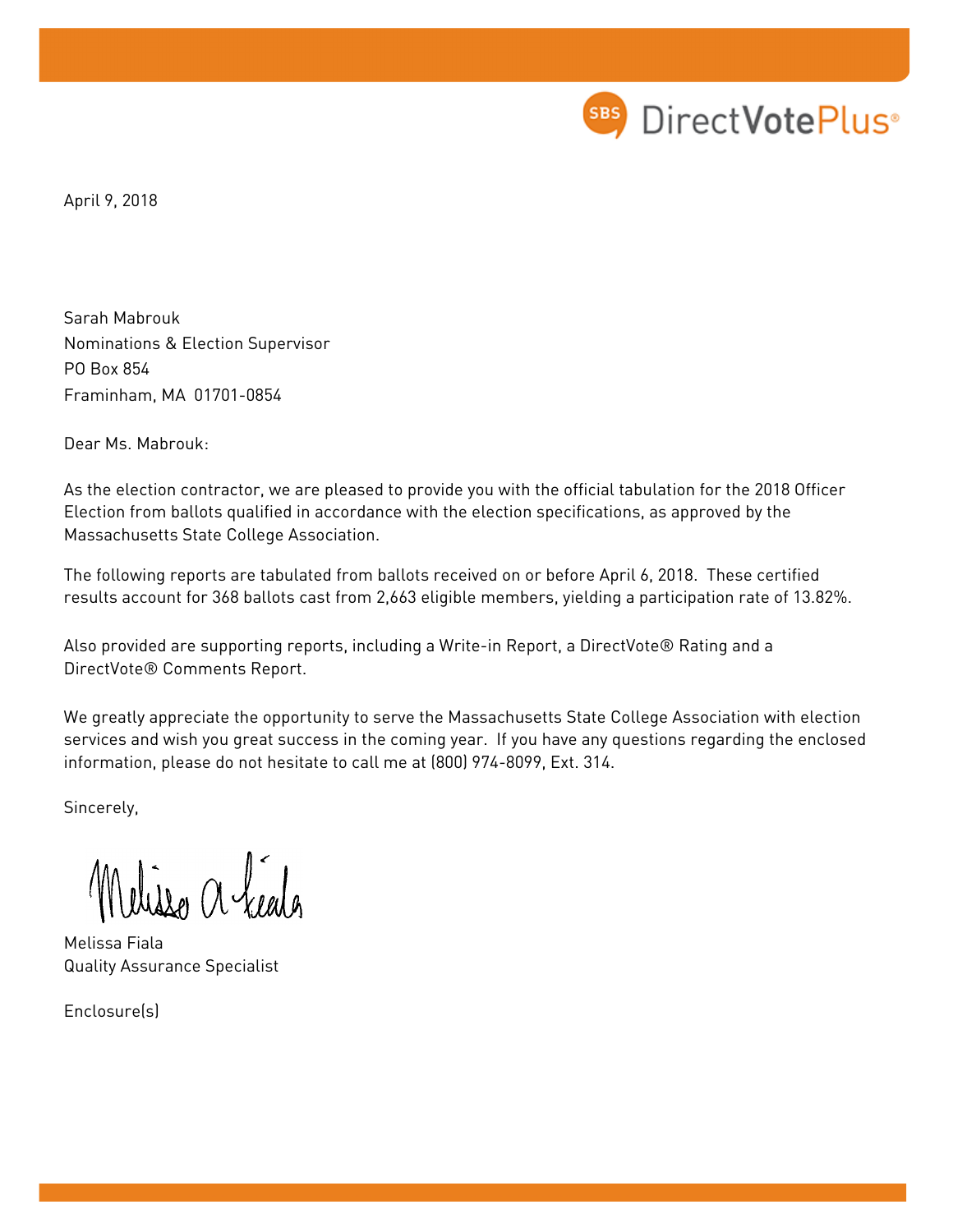## **2018 OFFICER ELECTION MASSACHUSETTS STATE COLLEGE ASSOCIATION**

| Summary:                        | Page 1 |
|---------------------------------|--------|
| Results:                        | Page 2 |
| Write-in Report:                | Page 4 |
| DirectVote <sup>®</sup> Rating: | Page 8 |
| DirectVote® Comments:           | Page 9 |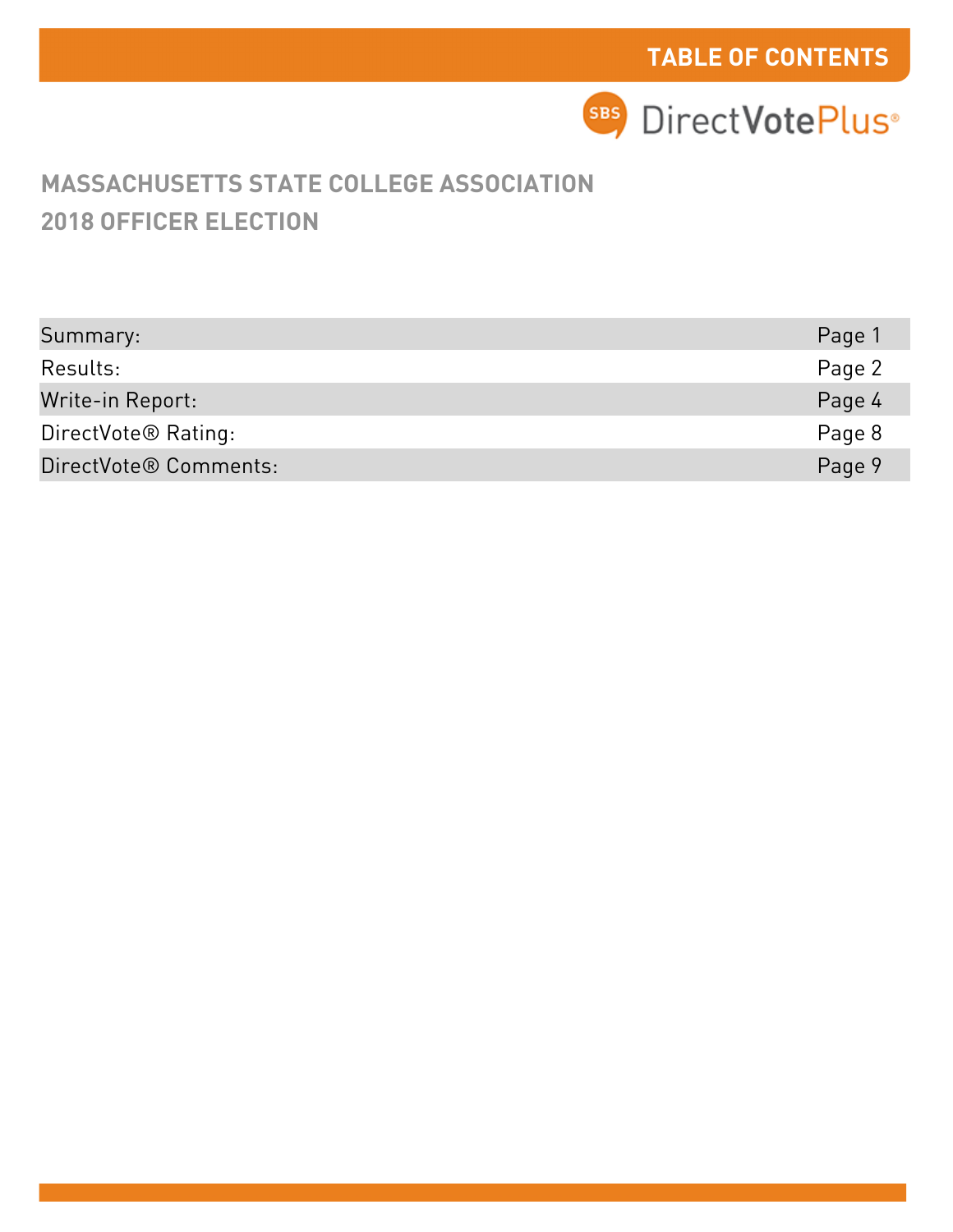**SBS** DirectVotePlus<sup>®</sup>

# **MASSACHUSETTS STATE COLLEGE ASSOCIATION 2018 OFFICER ELECTION**

| Eligible Voters:            | 2,663          |
|-----------------------------|----------------|
| Paper Ballots:              | 183            |
| Web Ballots:                | 188            |
| Duplicate - Paper Removed:  | $\overline{2}$ |
| Duplicate - Web Removed:    |                |
| <b>Final Paper Ballots:</b> | 181            |
| <b>Final Web Ballots:</b>   | 187            |
| <b>Total Returns:</b>       | 368            |
| Percent Returned:           | 13.82%         |

Certified by Survey & Ballot Systems

Melisso a héala

Melissa Fiala Quality Assurance Specialist

C. Ebli

Notary Public



4/9/2018

Date

4/9/2018

Date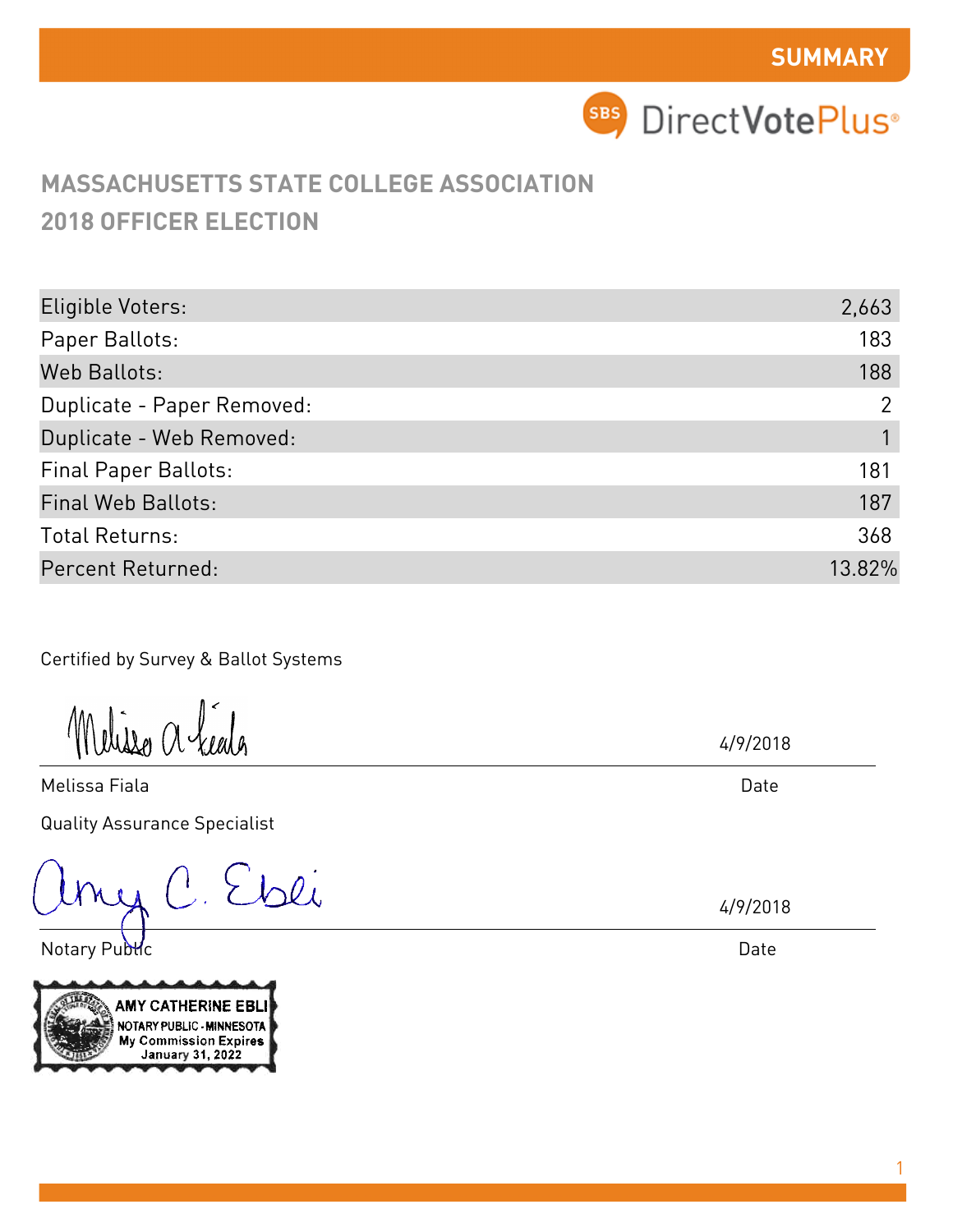| President                |                             |       |         |                 |
|--------------------------|-----------------------------|-------|---------|-----------------|
| Vote for: 1              |                             | Votes | Percent |                 |
| Christopher J. O'Donnell |                             | 316   |         | 91.6% DECISION  |
| Write-in                 |                             | 29    | 8.4%    |                 |
|                          | <b>Total Valid Ballots:</b> | 345   |         |                 |
|                          | <b>Total Unexercised:</b>   | 22    |         |                 |
|                          | Total Invalid:              |       |         |                 |
|                          | <b>Total Ballots Cast:</b>  | 368   |         |                 |
| <b>Vice President</b>    |                             |       |         |                 |
| Vote for: 1              |                             | Votes | Percent |                 |
| Robert L. Donohue        |                             | 312   | 91.5%   | <b>DECISION</b> |
| Write-in                 |                             | 29    | 8.5%    |                 |
|                          | <b>Total Valid Ballots:</b> | 341   |         |                 |
|                          | <b>Total Unexercised:</b>   | 26    |         |                 |
|                          | Total Invalid:              | 1     |         |                 |
|                          | <b>Total Ballots Cast:</b>  | 368   |         |                 |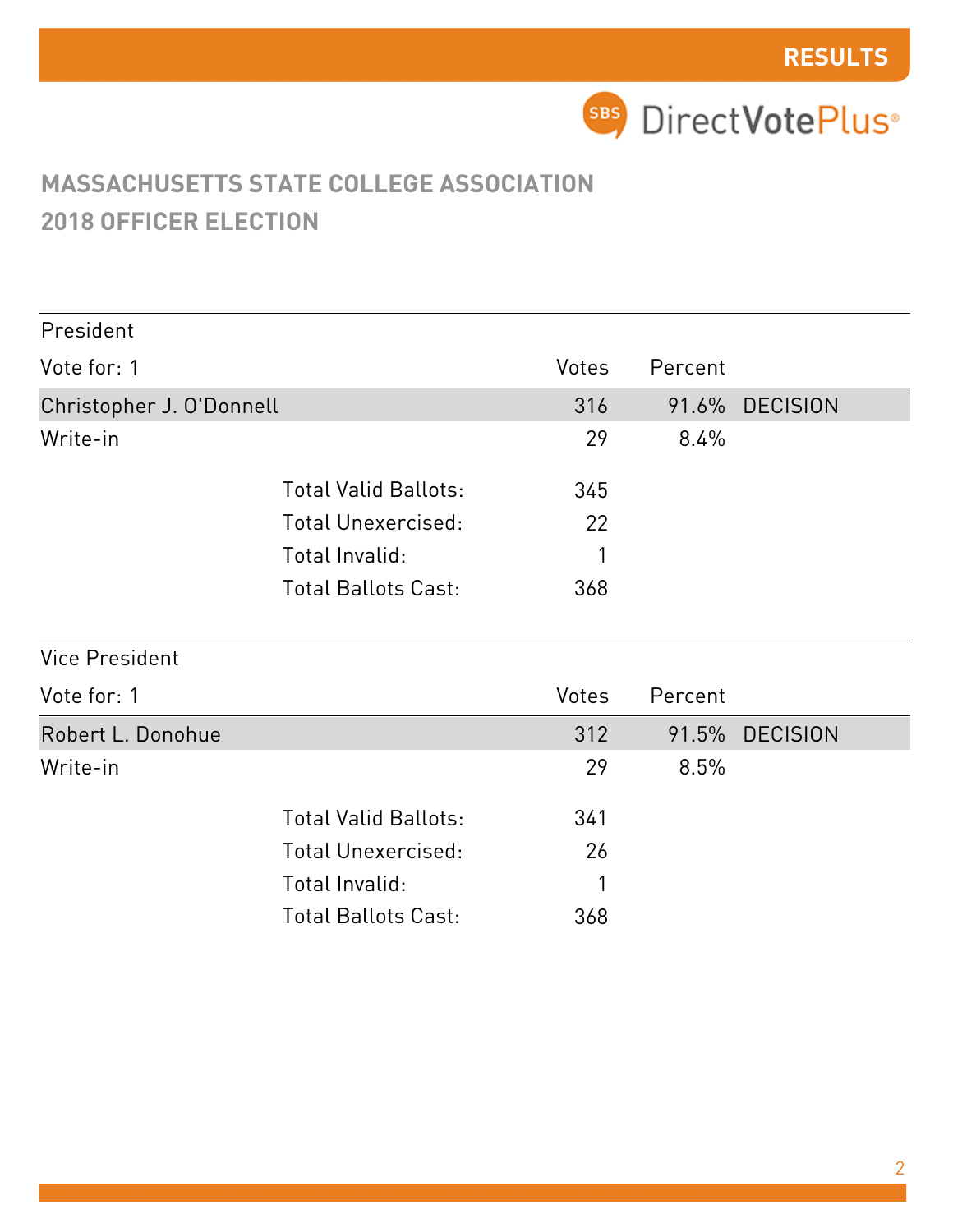| Treasurer    |                             |              |         |                |  |
|--------------|-----------------------------|--------------|---------|----------------|--|
| Vote for: 1  |                             | <b>Votes</b> | Percent |                |  |
| Mark L. Love |                             | 309          |         | 93.1% DECISION |  |
| Write-in     |                             | 23           | 6.9%    |                |  |
|              | <b>Total Valid Ballots:</b> | 332          |         |                |  |
|              | <b>Total Unexercised:</b>   | 35           |         |                |  |
|              | Total Invalid:              |              |         |                |  |
|              | <b>Total Ballots Cast:</b>  | 368          |         |                |  |
| Secretary    |                             |              |         |                |  |

| Vote for: 1  |                             | <b>Votes</b> | Percent |                |
|--------------|-----------------------------|--------------|---------|----------------|
| Nancy George |                             | 324          |         | 93.9% DECISION |
| Write-in     |                             | 21           | $6.1\%$ |                |
|              | <b>Total Valid Ballots:</b> | 345          |         |                |
|              | Total Unexercised:          | 23           |         |                |
|              | Total Invalid:              | 0            |         |                |
|              | <b>Total Ballots Cast:</b>  | 368          |         |                |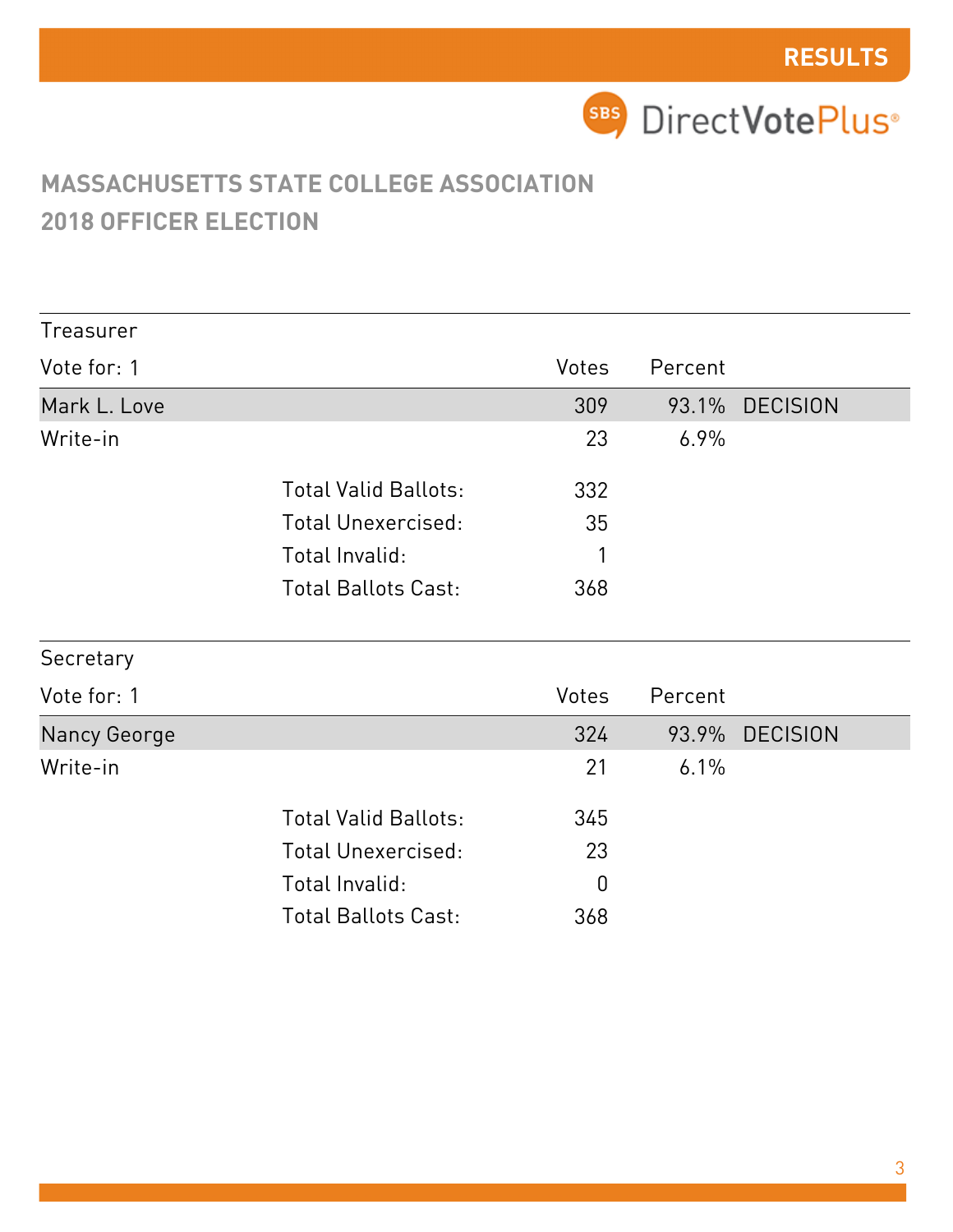

| President                    |                |
|------------------------------|----------------|
| A WOMAN                      |                |
| <b>Charlotte Haller</b>      | 18             |
| DANA MOSER (MASSART)         |                |
| Don Bullens                  |                |
| <b>GREG J. CARROLL (SSU)</b> |                |
| Jon Huibregste               |                |
| <b>MARIA HEGBLOOM</b>        | $\overline{2}$ |
| <b>NANCY GEORGE</b>          |                |
| Rob Carr                     |                |
| Robert Donohue               |                |
| <b>WOMAN</b>                 |                |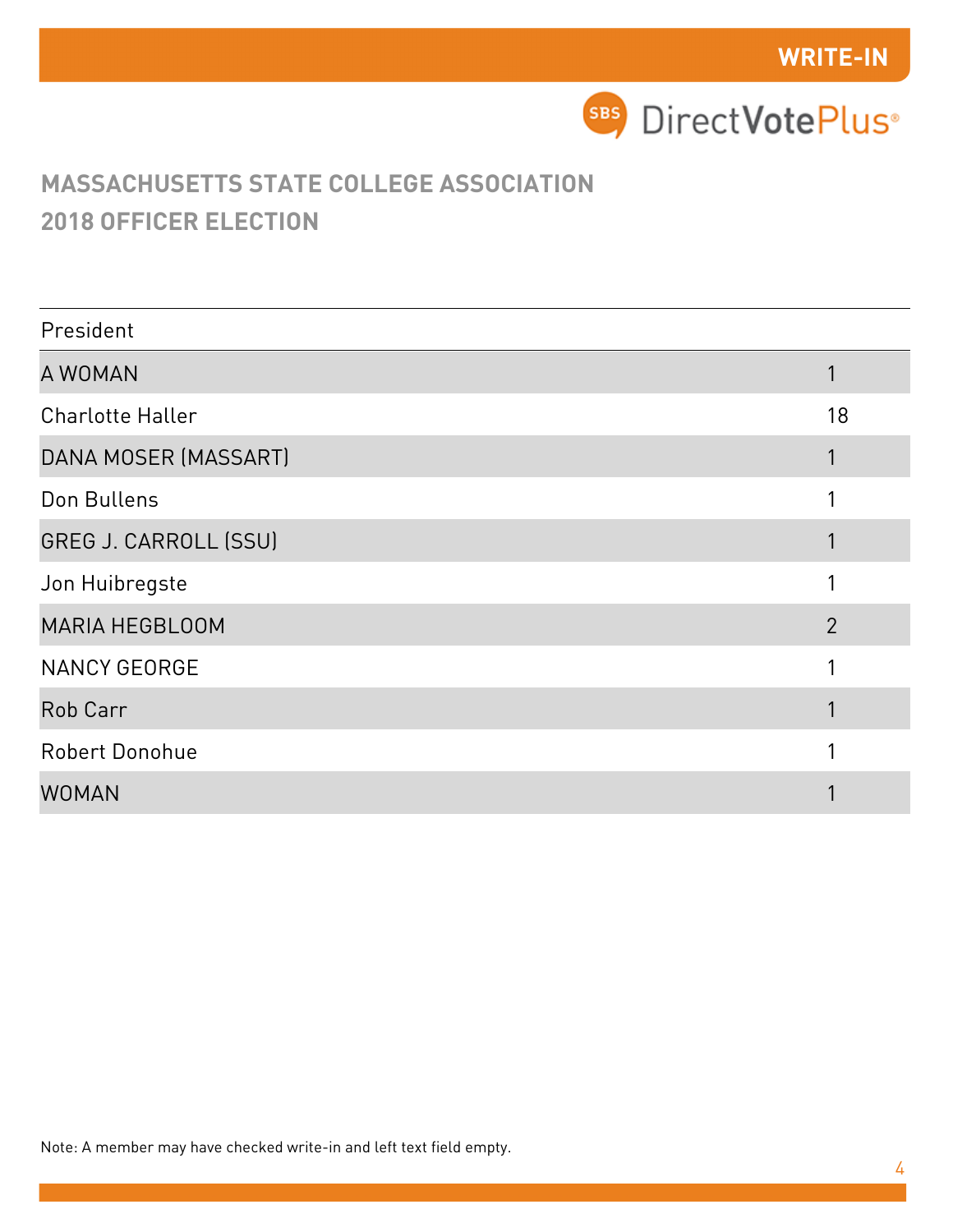

| <b>Vice President</b>   |    |
|-------------------------|----|
| A WOMAN                 |    |
| <b>BRIAN PAYNE</b>      |    |
| Julian Fleron           |    |
| <b>KEITH WASHINGTON</b> |    |
| <b>MARGOT HENNESSY</b>  |    |
| Maria Hegbloom          | 3  |
| <b>MARK L. LOVE</b>     |    |
| Michelle Corbin         | 18 |
| Rob Carr                |    |
| <b>WOMAN</b>            |    |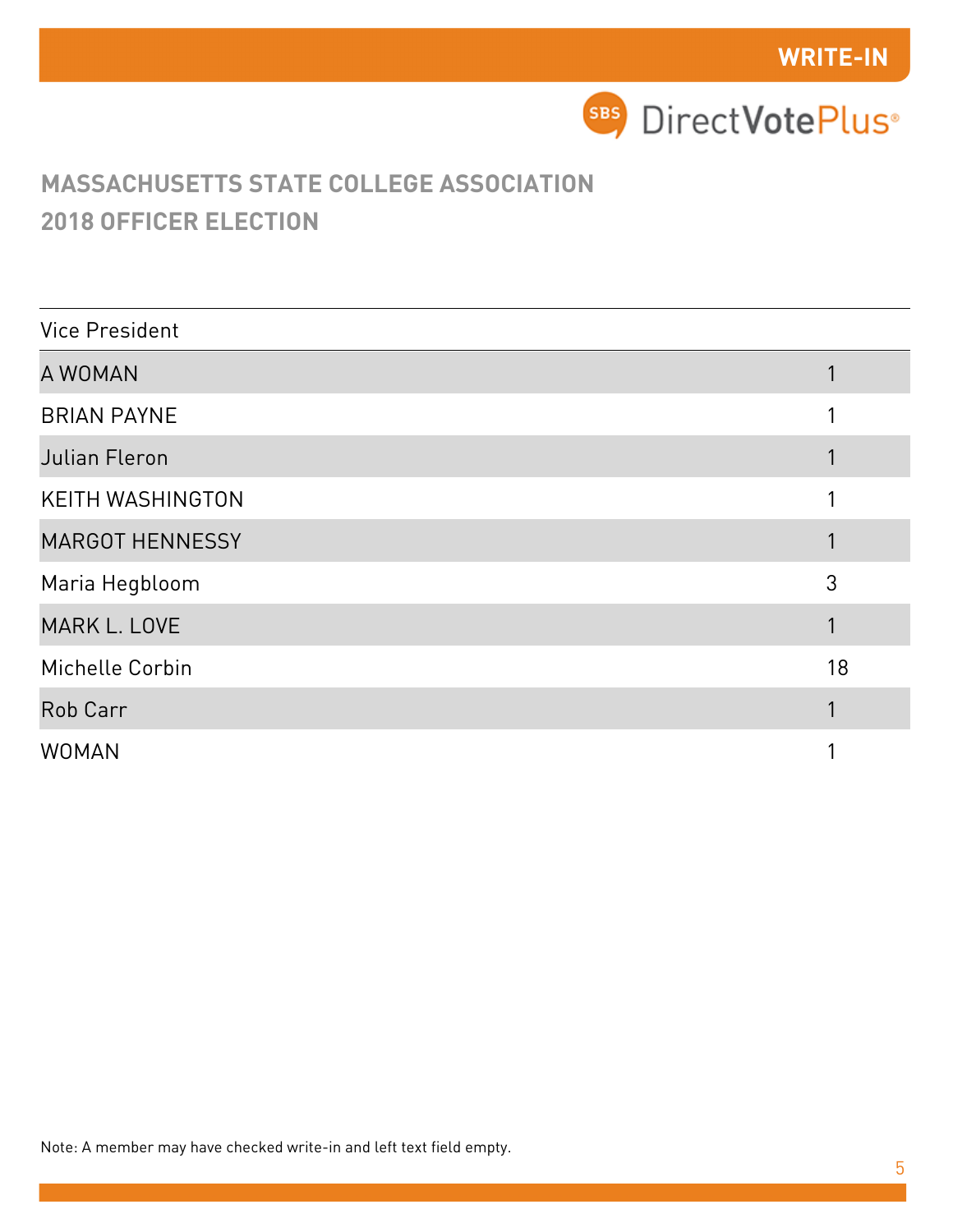

| Treasurer             |   |
|-----------------------|---|
| A WOMAN               |   |
| Alex Tarr             | 8 |
| <b>ALEXANDER TARR</b> | 5 |
| <b>Glen Pavlicek</b>  |   |
| <b>NATHAN ANGELO</b>  | 4 |
| Rob Carr              |   |
| ROBERT L. DONOHUE     |   |
| <b>TODD HARRIS</b>    |   |
| <b>WOMAN</b>          |   |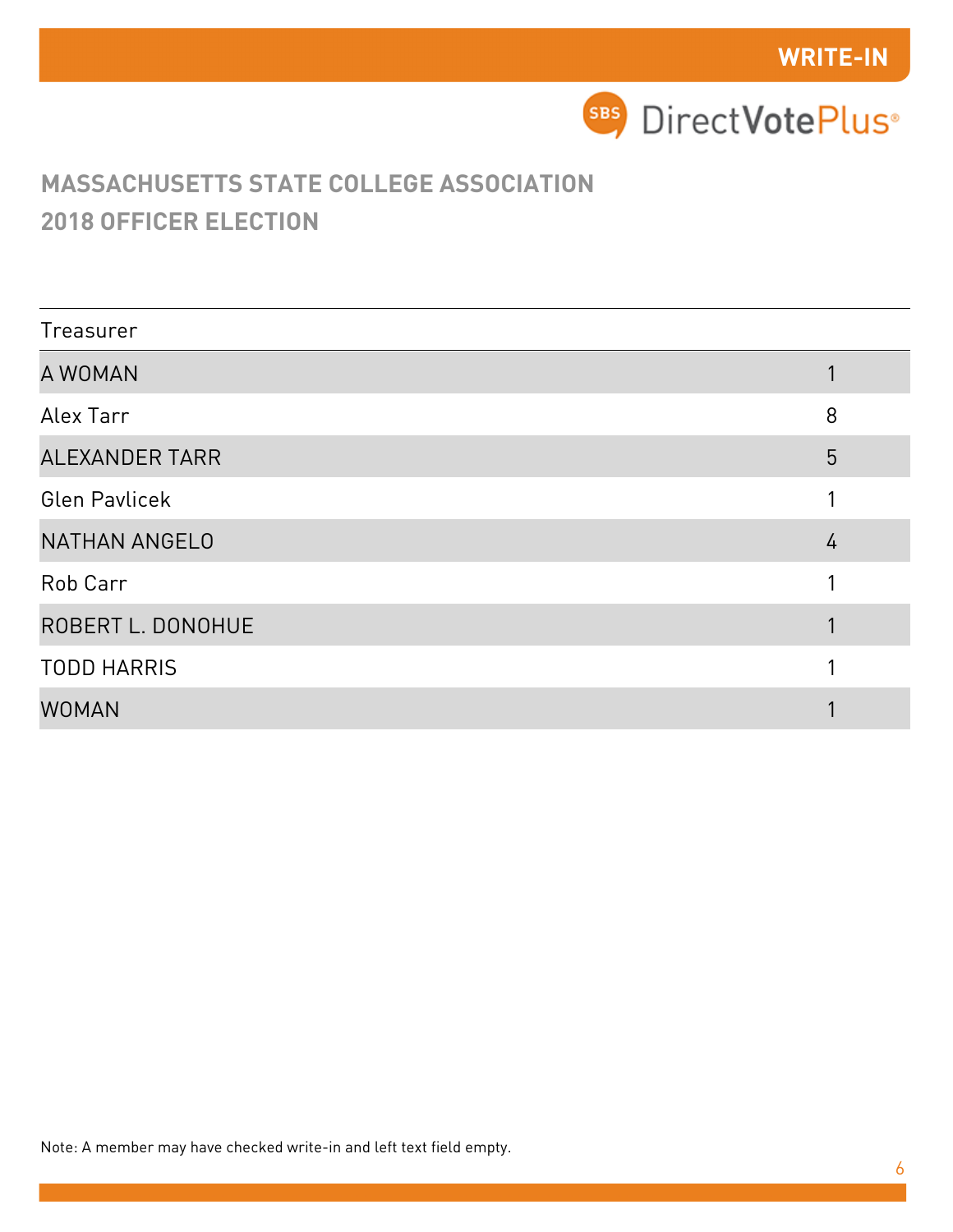

| Secretary              |    |
|------------------------|----|
| <b>ALEX TARR</b>       | 4  |
| CHRISTOPHER J ODONNELL |    |
| <b>David Smailes</b>   |    |
| J.R. WEBB              |    |
| Michelle Corbin        |    |
| Nathan Angelo          | 12 |
| Suzanne Gainer         |    |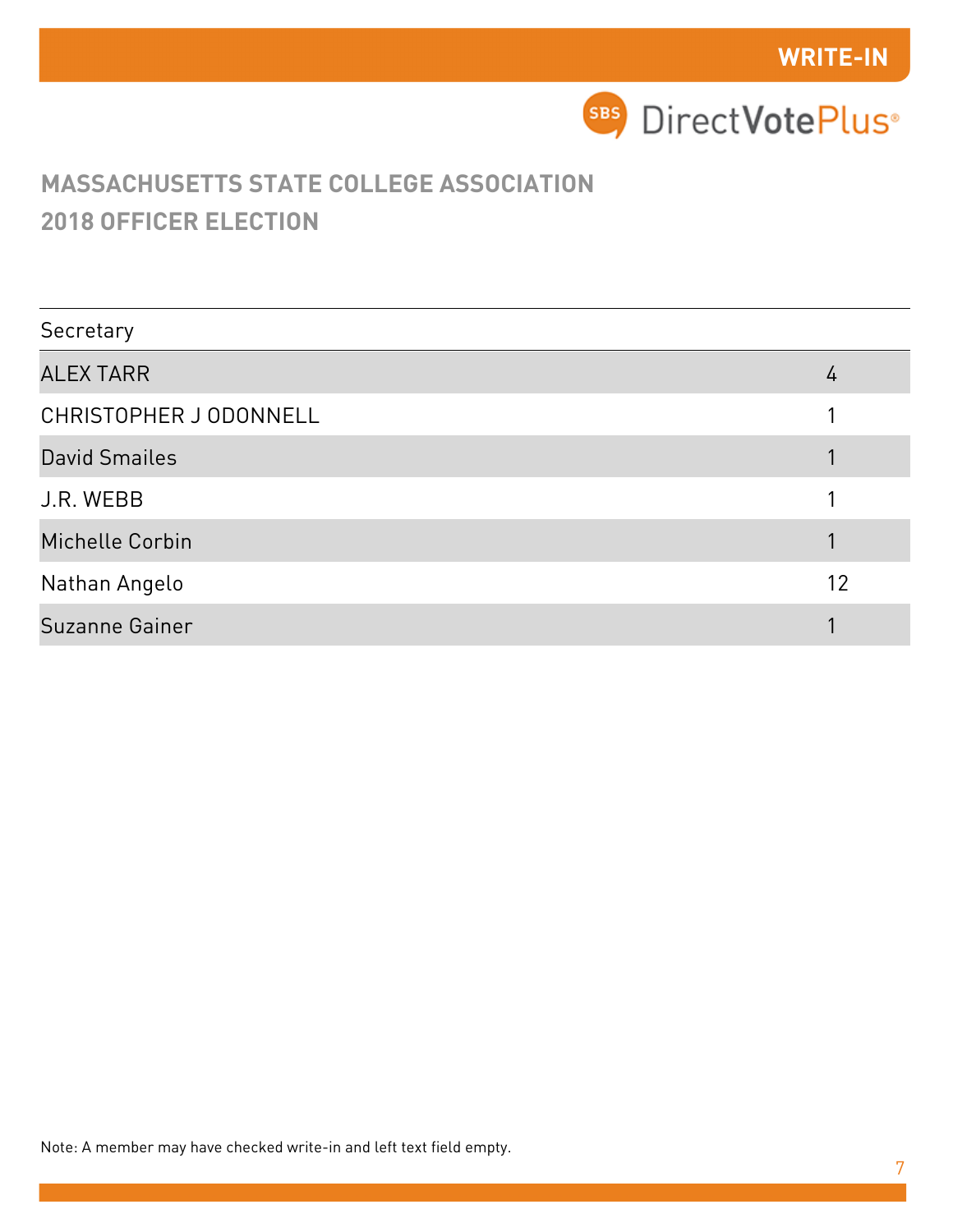| Rating                             | Count          | Percent |                | Count Percent |  |
|------------------------------------|----------------|---------|----------------|---------------|--|
| <b>VERY SATISFIED</b>              | 109            | 58.0%   | 109            | 77.3%         |  |
| <b>SATISFIED</b>                   | 25             | 13.3%   | 25             | 17.7%         |  |
| <b>NEUTRAL</b>                     | 5              | 2.7%    | 5              | 3.5%          |  |
| <b>DISSATISFIED</b>                | $\theta$       | 0.0%    | $\theta$       | 0.0%          |  |
| <b>VERY DISSATISFIED</b>           | $\overline{2}$ | 1.1%    | $\overline{2}$ | 1.4%          |  |
| NO COMMENT                         | 47             | 25.0%   |                |               |  |
| <b>TOTAL</b>                       | 188            | 100.0%  | 141            | 100.0%        |  |
| Cumulative Breakdown:              |                |         |                |               |  |
| (Less "No Comment")                | Count Percent  |         |                |               |  |
| <b>Very Satisfied or Satisfied</b> | 134            | 95.0%   |                |               |  |
| Dissatisfied or Very Dissatisfied  | $\overline{2}$ | 1.4%    |                |               |  |

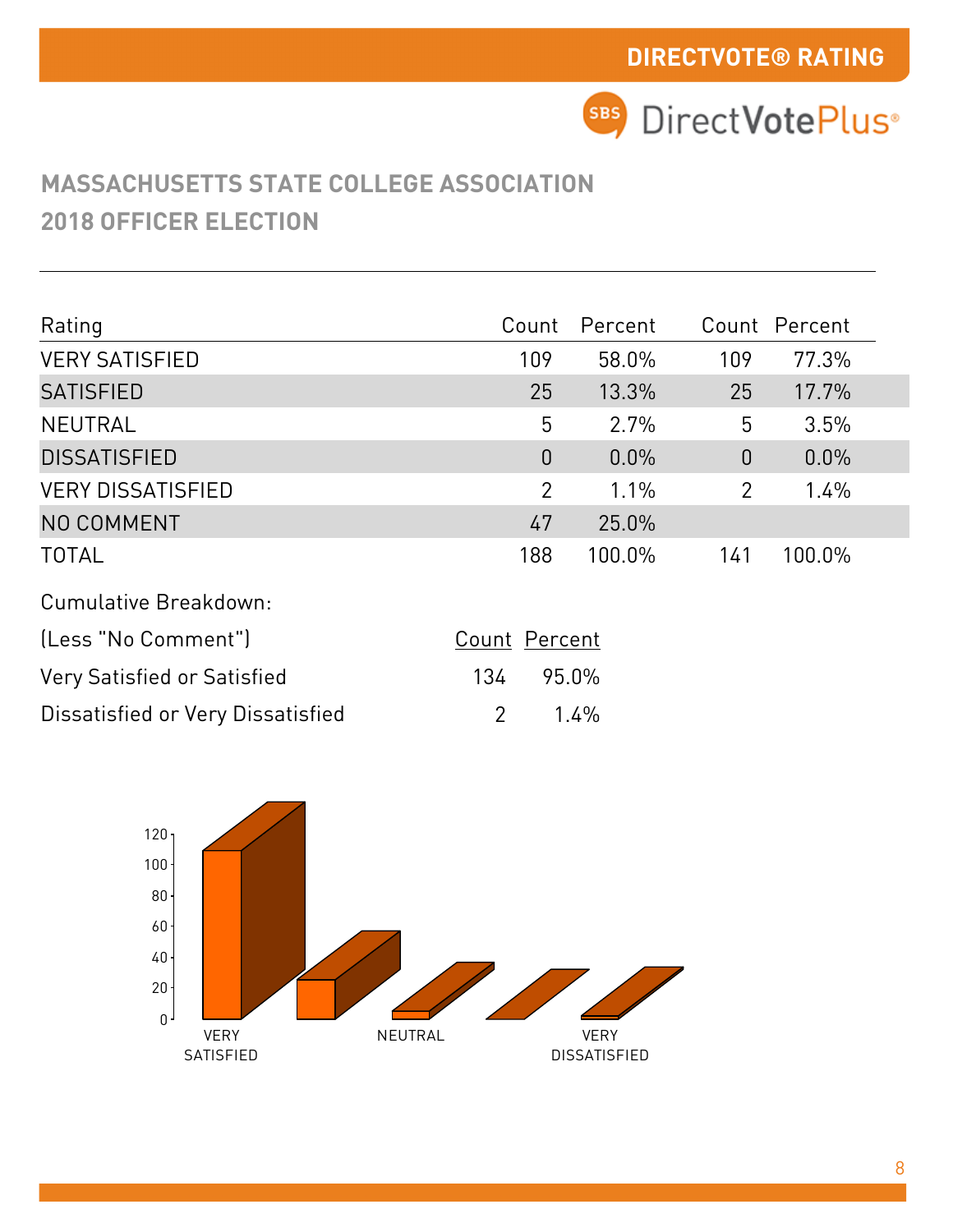|                       | "Your level of satisfaction with the web voting process:"                                                                                                                                                    |
|-----------------------|--------------------------------------------------------------------------------------------------------------------------------------------------------------------------------------------------------------|
| Rating:               | Comments about this process:                                                                                                                                                                                 |
| <b>VERY SATISFIED</b> | I would love to see our campus union elections use this voting<br>process!                                                                                                                                   |
| <b>VERY SATISFIED</b> | Very easy.                                                                                                                                                                                                   |
| <b>VERY SATISFIED</b> | Very easy and straightforward! Thank you!                                                                                                                                                                    |
| <b>VERY SATISFIED</b> | It was quick and painless. Please always have this as an option<br>and don't change anything about it. There really doesn't need to<br>be any updating or improvements made because it's already<br>perfect. |
| <b>VERY SATISFIED</b> | It was easy, convenient, and good for the union.                                                                                                                                                             |
| <b>VERY SATISFIED</b> | I would like to see data on voter turn out to compare with<br>previous methods                                                                                                                               |
| <b>VERY SATISFIED</b> | Fantastic. Much preferred over paper ballots.                                                                                                                                                                |
| <b>VERY SATISFIED</b> | N/A                                                                                                                                                                                                          |
| <b>VERY SATISFIED</b> | Thank you and thanks to the members who are serving for our<br><b>MSCA</b>                                                                                                                                   |
| <b>VERY SATISFIED</b> | We should JUST have online voting to save $$$                                                                                                                                                                |
| <b>VERY SATISFIED</b> | It would be great if this option could be given to locals as well as<br>contracts for electronic voting are negotiated.                                                                                      |
| <b>VERY SATISFIED</b> | Worked like a charm!                                                                                                                                                                                         |
| <b>VERY SATISFIED</b> | Yes - please continue this process in the future!                                                                                                                                                            |
| <b>VERY SATISFIED</b> | Great process! Thanks.                                                                                                                                                                                       |
| <b>VERY SATISFIED</b> | Easiest possible format.                                                                                                                                                                                     |
| <b>VERY SATISFIED</b> | It was extremely easy to access and cast vote. Thanks.                                                                                                                                                       |
| <b>VERY SATISFIED</b> | Thank you. Voting was never easier or more convenient.                                                                                                                                                       |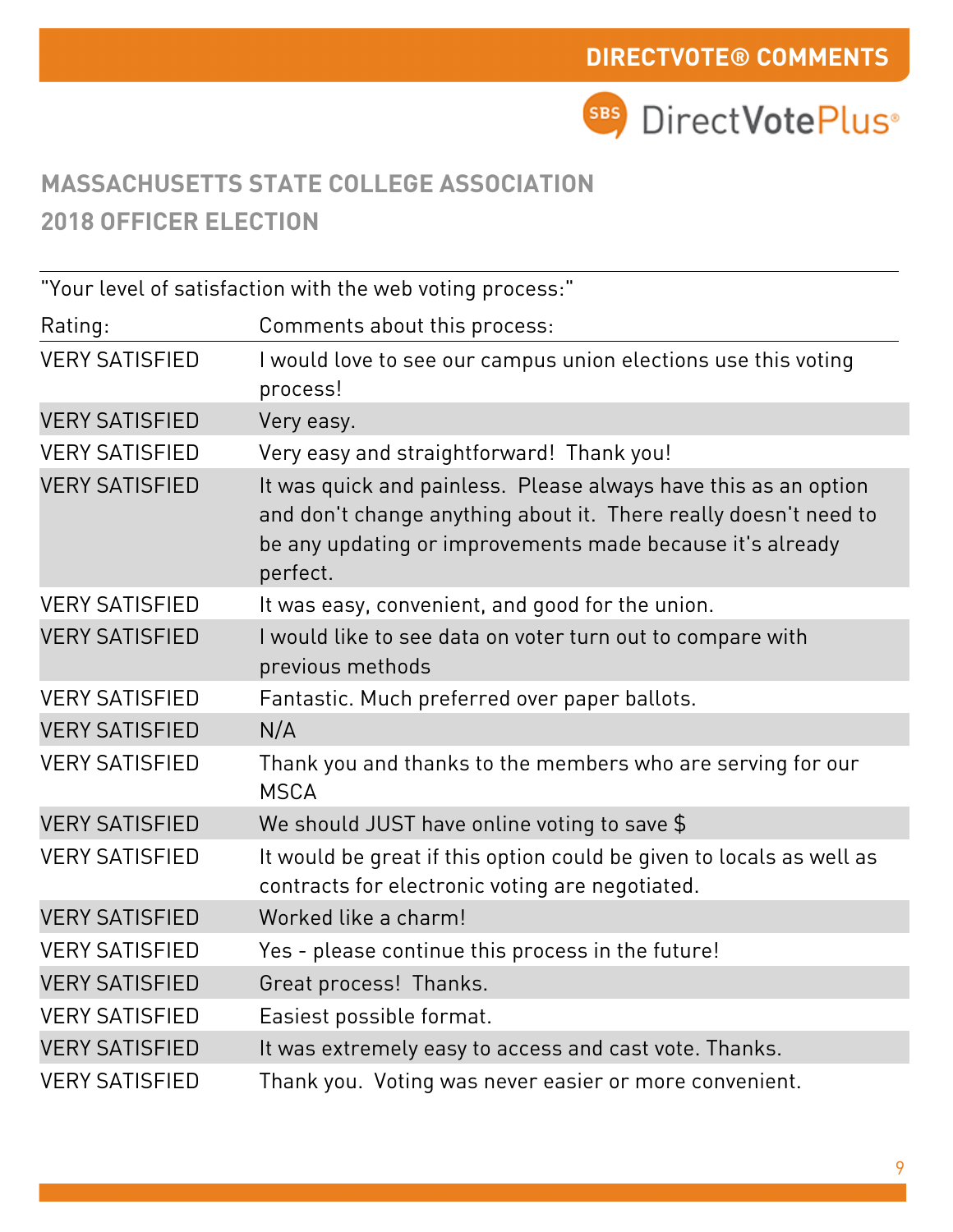**SBS** DirectVotePlus<sup>®</sup>

# **MASSACHUSETTS STATE COLLEGE ASSOCIATION 2018 OFFICER ELECTION**

"Your level of satisfaction with the web voting process:"

| Rating:               | Comments about this process:                                                                                                                                                                                                                                                                                                                                                                            |
|-----------------------|---------------------------------------------------------------------------------------------------------------------------------------------------------------------------------------------------------------------------------------------------------------------------------------------------------------------------------------------------------------------------------------------------------|
| <b>VERY SATISFIED</b> | The process on the voting is solid. The process on variety of<br>candidates for office is not solid. More communication must be<br>done to get more candidates running.                                                                                                                                                                                                                                 |
| <b>SATISFIED</b>      | Did not see candidate info on the ballet page                                                                                                                                                                                                                                                                                                                                                           |
| <b>SATISFIED</b>      | When I logged-in using my iPad, I received an error message with<br>the statement "Your session has timed-out. Please use your<br>Election ID and Election Passcosde to log back in." When I<br>entered the URL in my browser again, I found that I could access<br>the ballot without entering my credentials again.<br>Other than this, I did not encounter any problems. The process<br>worked well. |
|                       | Please know that your efforts and your work are appreciated.<br>Have a great day! $:$ )                                                                                                                                                                                                                                                                                                                 |
| <b>SATISFIED</b>      | Would help if candidate bios were clickable at the beginning or at<br>the point of being on the ballot itself. Even so, greatly appreciate<br>the online ballot. Thank you MSCA!                                                                                                                                                                                                                        |
| <b>NEUTRAL</b>        | No disrespect to current candidates intended but we do need<br>more candidates for office.                                                                                                                                                                                                                                                                                                              |
| <b>NEUTRAL</b>        | This appears to be a very limited exercise as there was only one<br>candidate for each office: why not send out a "white ballot" slate<br>to approve to save us time. Those who took the time to register<br>and announce their candidacy have my vote. I would be interested<br>in any statistics for how many actual write in candidate votes<br>there were.                                          |